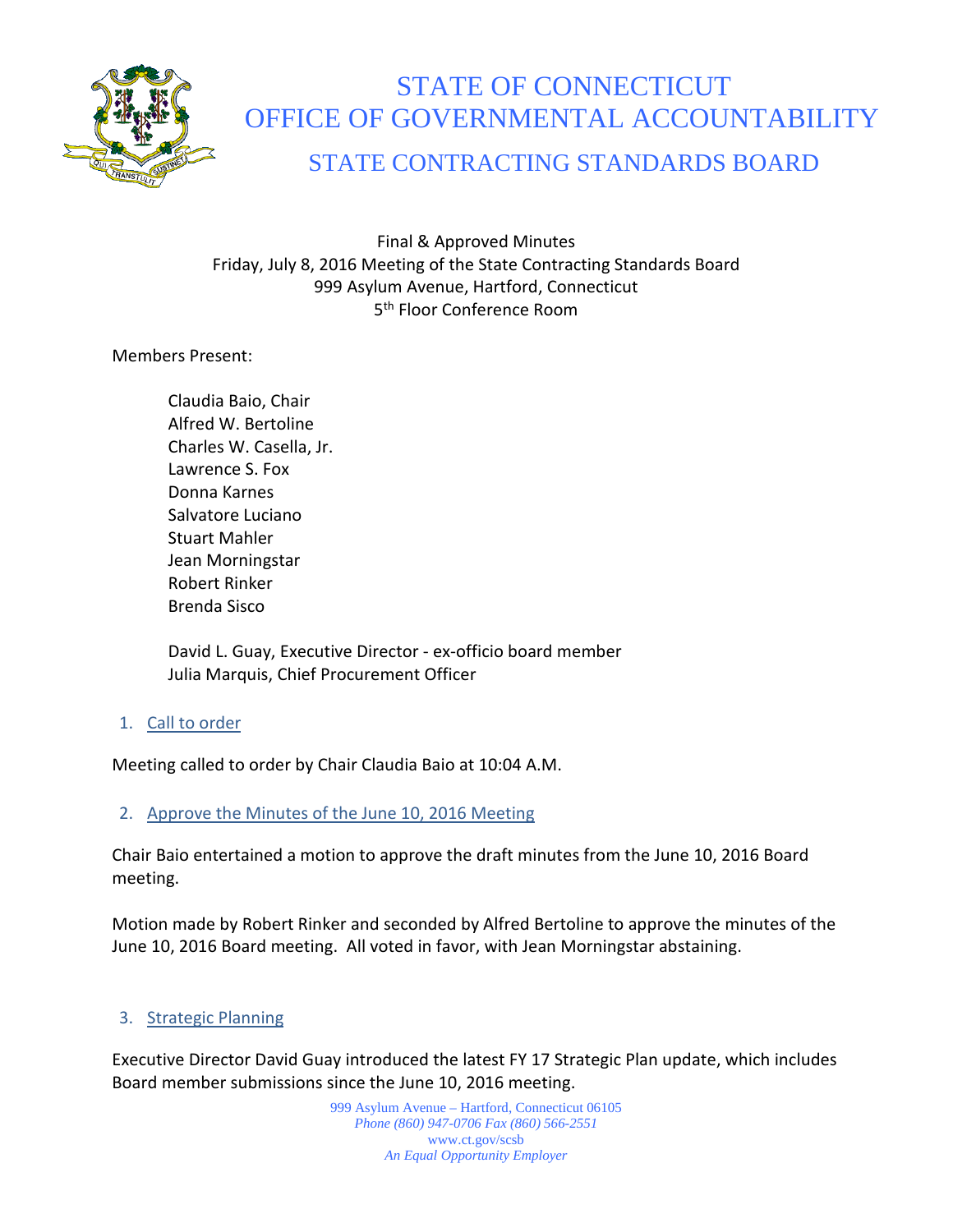Chair Baio stated that Executive Director Guay would be taking the comments provided and putting the plan into a final form.

Chair Baio announced the work group assignments based upon previous Board member comments.

The two Board standing Committees remain the same:

#### The Privatization Contract Committee

Claudia Baio, Chair Thomas Ahneman Charles Casella Lawrence Fox Brenda Sisco

#### The Contested Solicitations and Awards Subcommittee

Robert Rinker, Chair Stuart Mahler Roy Steiner Additionally, the following work groups were added:

#### Data Analysis

Bruce Buff Alfred Bertoline Donna Karnes Roy Steiner David Guay - ex-officio

#### Training and External Communications

Claudia Baio Salvatore Luciano Jean Morningstar Brenda Sisco Julia Marquis David Guay - ex-officio

#### Investigations/Audits

Thomas Ahneman Alfred Bertoline Stuart Mahler Robert Rinker Brenda Sisco David Guay - ex-officio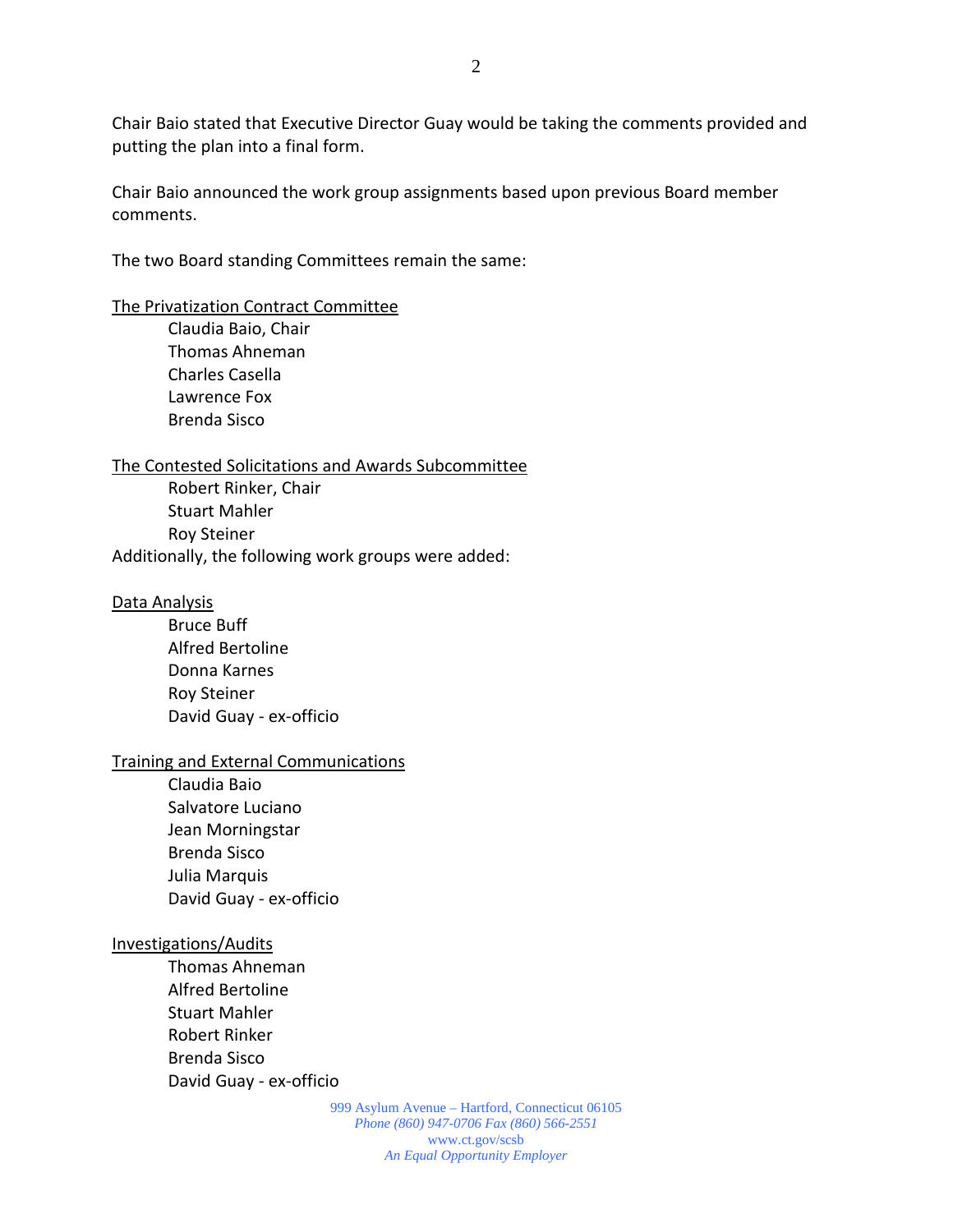Operating Regulations

Claudia Baio Bruce Buff Charles Casella Larry Fox Salvatore Luciano

Stuart Mahler raised the question of target dates for completion of the work groups of the plan's tasks. Chair Baio responded that the draft plan includes some target dates and it would be up to the individual work groups to finalize the dates, though the end of the calendar year has been discussed as a reasonable date for completion.

Alfred Bertoline noted that sections of his responses to the draft plan appear to be misplaced in the document. Executive Director Guay noted the error and will correct it.

## 4. Continued Review of Labor Relations Contracts

Based upon discussions at the last meeting, Ms. Marquis recapped the Board's tasks for her. The Board ask her to follow-up with the Board of Regents about its labor relations contracts to confirm that they had not performed a cost effectiveness evaluation on their labor relations contracts. Board of Regents Legal Counsel Ernestine Weaver responded saying the BOR did not perform cost effectiveness evaluations as they were not deemed necessary or prudent. Robert Rinker noted that it is interesting that the Office of Labor Relations (OLR) within the Office of Policy and Management (OPM) did perform cost effectiveness evaluations on their labor relations contracts. Mr. Rinker further noted that it is his understanding that the Board of Regents in the past has performed labor relations in-house and has not used outside counsel. Adding further that the answer from the Board of Regents is not responsive to this contracting out, the response raises more questions than answers.

Executive Director Guay asked what would be a suggested course of action.

Motion made by Charles Casella and seconded by Salvatore Luciano to write to the Secretary of the OPM to see if OPM believes a cost effectiveness evaluation is appropriate. All voted in favor.

Brenda Sisco asked Ms. Marquis to forward to her the chain of emails from the Board of Regents.

5. DESPP possible rape kit processing outsourcing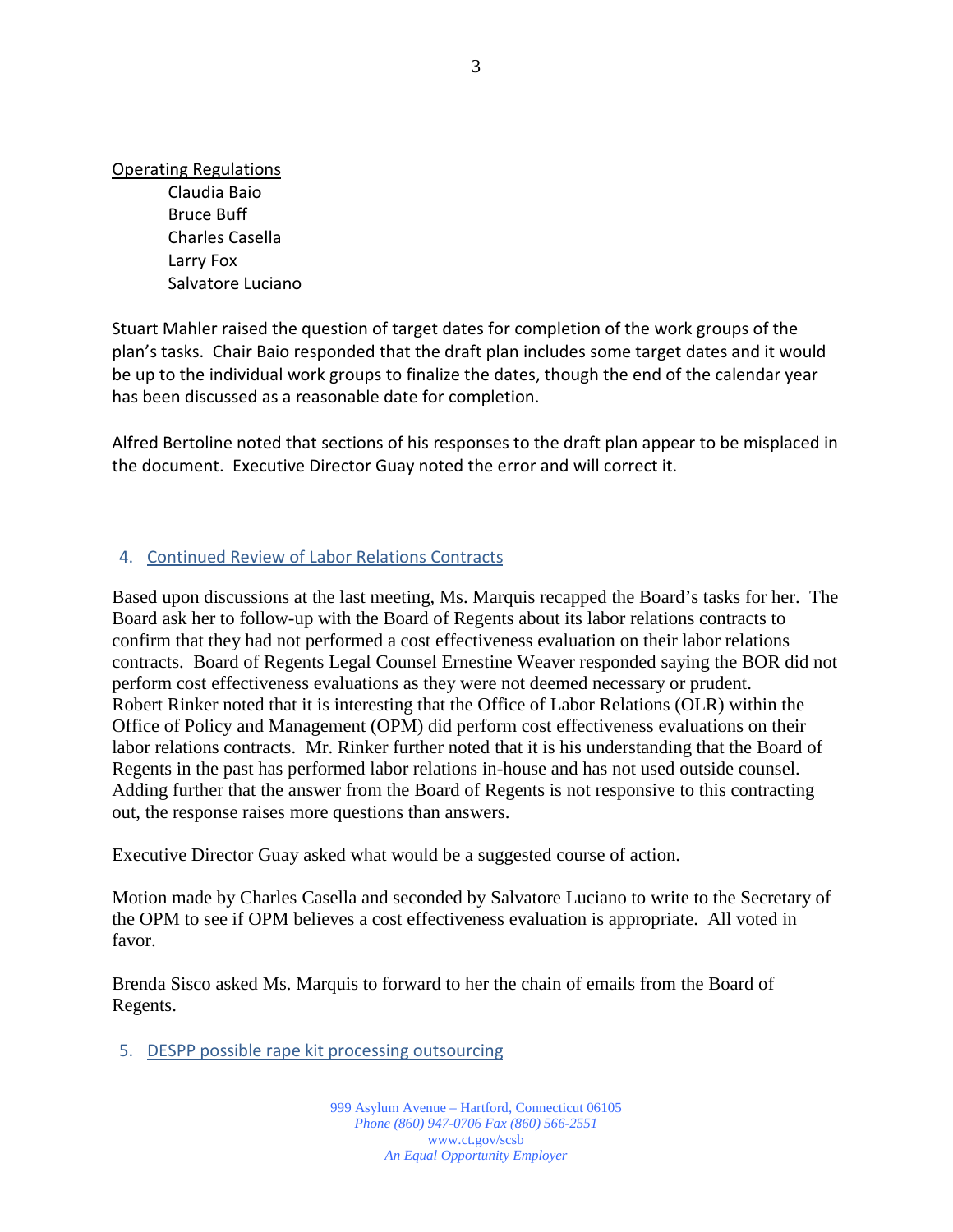Ms. Marquis reported that based upon the Hartford Courant article forwarded to the Board she contacted the Department of Emergency Services and Public Protection reminding them that a cost benefit analysis may be required to outsource the processing of rape kits and after the June 10, 2016 meeting she telephoned and emailed again and to date she has not had a response.

Ms. Marquis will be sending out a more formal request for an answer and share that with the Board at the August 12, 2016 meeting.

## 6. Report from Privatization Contract Committee

Committee Chair Baio reported that the Committee met yesterday, July 7, 2016 and it was the first meeting to begin the review of the bridge safety inspection contract, starting with a session of information gathering of relevant material to be reviewed by the next meeting scheduled for August 12, 2016. After reviewing the material the next meeting will begin with confirming that it makes sense to continue with the bridge safety inspection contract review and develop substantive questions and confirm a timeline.

The Committee also discussed the potential issue of the Department of Rehabilitation Services (DORS) privatization of interpreter services with preliminary information provided by Mr. Luciano. Staff was directed to investigate further. Mr. Luciano also alerted the Committee of a potential privatization issue at Western Connecticut State University and possibly all of Higher Education concerning an Information Technology (IT) contract. Staff was again directed to investigate further.

Mr. Mahler expressed concern and frustration as a long term Board member about the bridge safety inspection contract review; noting the previous review, the Department of Transportation (DOT) produced a cost effectiveness evaluation and expressed a desire to act now with the current information. Chair Baio reminded Mr. Mahler that not all Board members were part of the Board when it was last constituted in 2009 and did not yet have the same level of understanding on the issue.

Mr. Luciano shared Mr. Mahler's concern and added his concern on the Board's nimbleness to act quickly on the issue of the DORS' privatization of interpreter services with the interpreter unit being eliminated within a week. Mr. Luciano expressed concern with the Board's efficacy.

Ms. Marquis noted that the concern raised by Mr. Luciano were raised in the Privatization Contract Committee as well. Ms. Marquis informed the Board that she had a telephone conversation with Commissioner Porter of DORS prior to today's meeting and that Commissioner Porter informed her that a contract for providing interpreter services had been in effect for approximately fifteen years and for that time period both state employees and the contractor were providing the services. Ms. Marquis asked Commissioner Porter whether a cost benefit analysis was being done and was told that the Department of Administrative Services (DAS) would be handling the master agreement. Ms. Marquis noted that DAS has been an incredible back stop for this Board in ensuring that a cost benefit analysis is done.